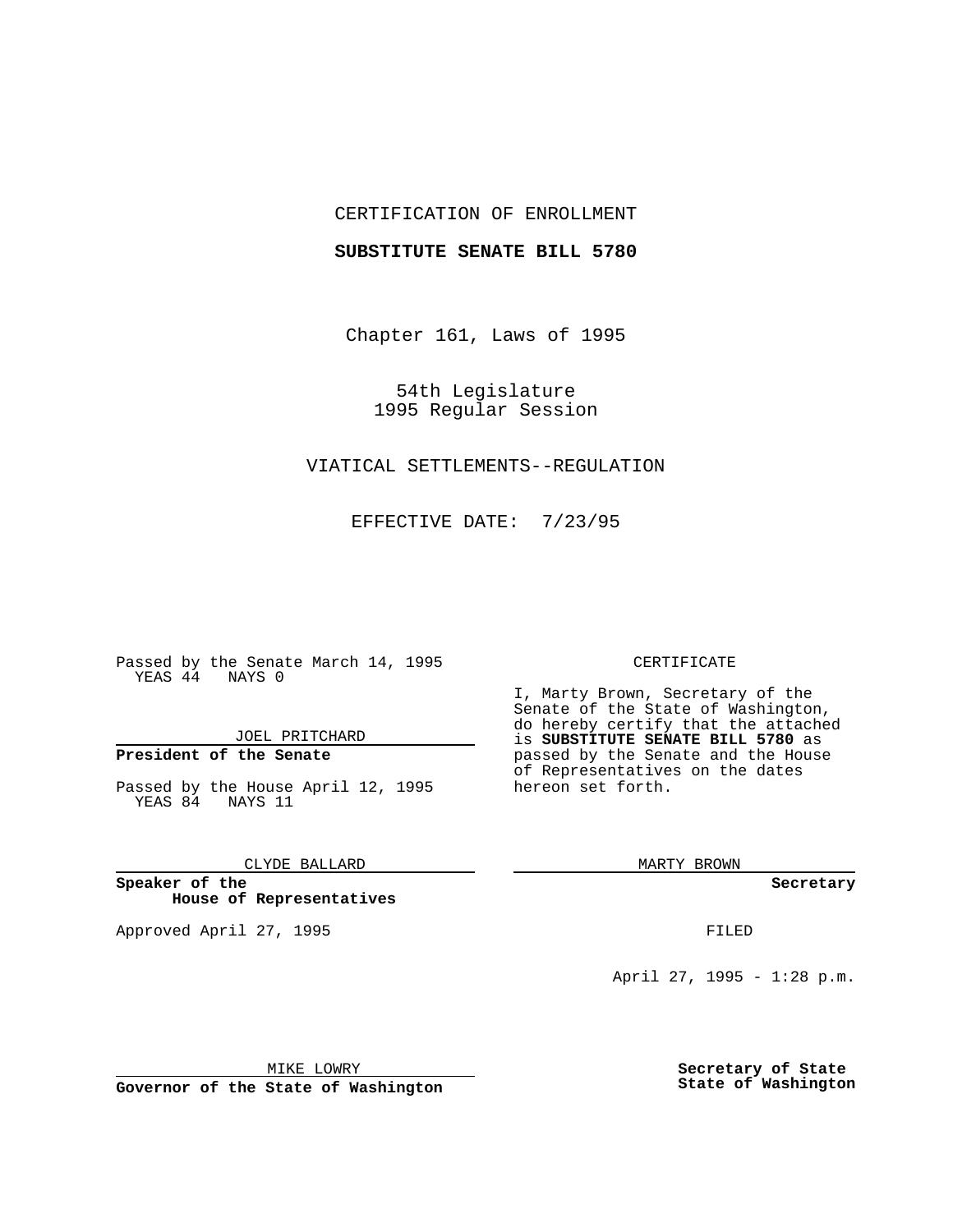## **SUBSTITUTE SENATE BILL 5780** \_\_\_\_\_\_\_\_\_\_\_\_\_\_\_\_\_\_\_\_\_\_\_\_\_\_\_\_\_\_\_\_\_\_\_\_\_\_\_\_\_\_\_\_\_\_\_

\_\_\_\_\_\_\_\_\_\_\_\_\_\_\_\_\_\_\_\_\_\_\_\_\_\_\_\_\_\_\_\_\_\_\_\_\_\_\_\_\_\_\_\_\_\_\_

Passed Legislature - 1995 Regular Session

#### **State of Washington 54th Legislature 1995 Regular Session**

**By** Senate Committee on Financial Institutions & Housing (originally sponsored by Senators Prentice, Deccio and C. Anderson)

Read first time 02/27/95.

 AN ACT Relating to the regulation of viatical settlements; adding a new section to chapter 42.17 RCW; adding a new chapter to Title 48 RCW; and prescribing penalties.

BE IT ENACTED BY THE LEGISLATURE OF THE STATE OF WASHINGTON:

 NEW SECTION. **Sec. 1.** Unless the context clearly requires otherwise, the definitions in this section apply throughout this chapter.

(1) "Person" means the same as defined in RCW 48.01.070.

 (2) "Viatical settlement broker" means an individual, partnership, corporation, or other entity who or which for another person, and for a fee, commission, or any other valuable consideration, does any of the following things:

(a) Offers or advertises the availability of viatical settlements;

(b) Introduces viators to viatical settlement providers;

 (c) Offers or attempts to negotiate viatical settlements between a viator and one or more viatical settlement providers. However, "viatical settlement broker" does not mean an attorney, accountant, or financial planner retained to represent the viator, whose fee or other compensation is not paid by the viatical settlement provider.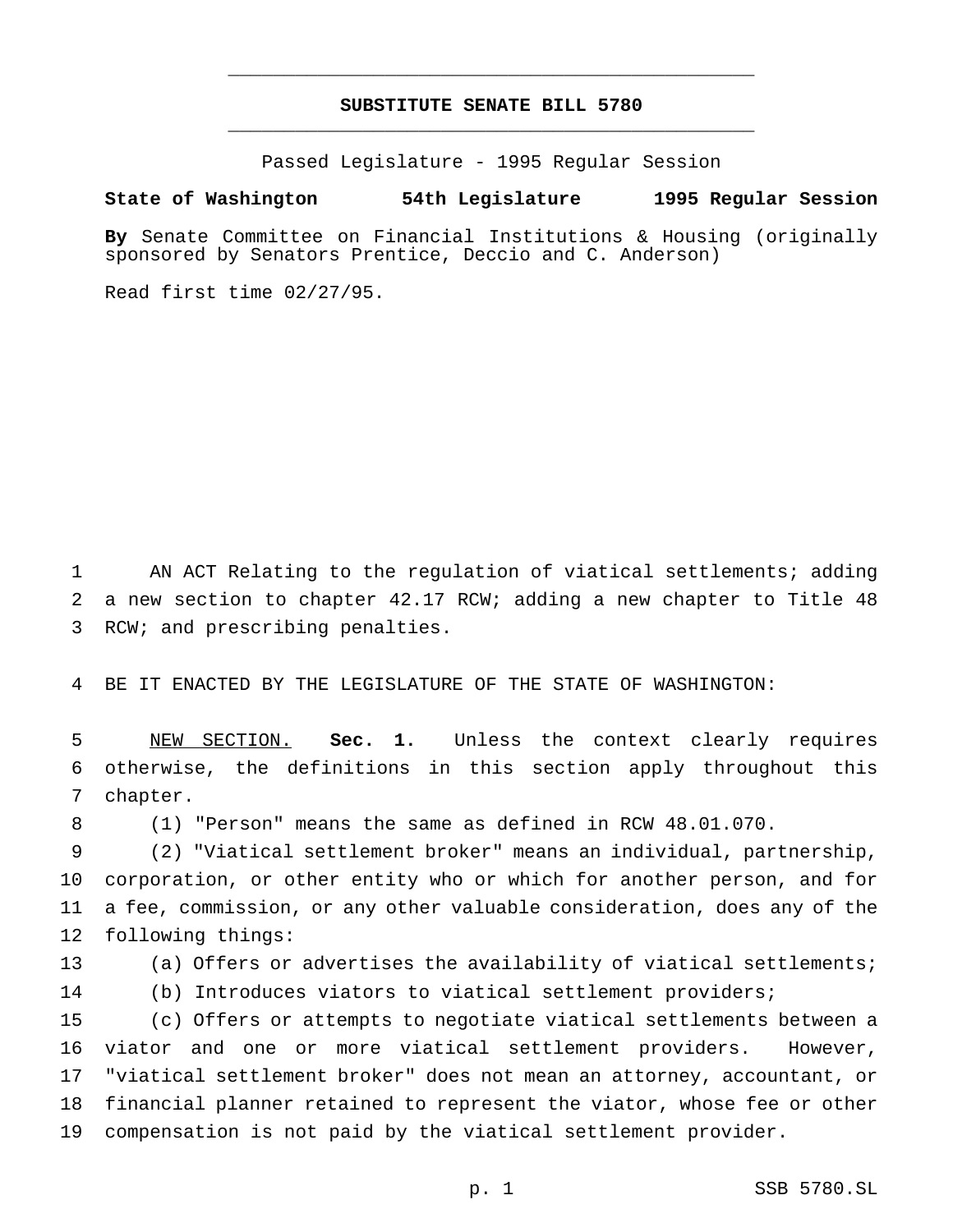(3) "Viatical settlement contract" means a written agreement entered into between a viatical settlement provider and a viator.

 (4) "Viatical settlement provider" means any person that enters into an agreement with a viator under the terms of which the viatical settlement provider pays compensation or anything of value, in return for the assignment, transfer, sale, devise, or bequest of the death benefit or ownership of the insurance policy or certificate of insurance to the viatical settlement provider. "Viatical settlement provider" does not mean the following:

 (a) Any bank, savings bank, savings and loan association, credit union, or other licensed lending institution that takes an assignment of a life insurance policy as collateral for a loan; or

 (b) The issuer of a life insurance policy providing accelerated benefits, as those are defined in WAC 284-23-620(1).

 (5) "Viator" means the owner of a life insurance policy, or the holder of a certificate of insurance, insuring the life of a person with a catastrophic or life-threatening illness or condition, who enters into an agreement under which the viatical settlement provider will pay compensation or anything of value, which compensation or value is less than the expected death benefit of the insurance policy or certificate of insurance, in return for the assignment, transfer, sale, devise, or bequest of the death benefit or ownership of the insurance policy or certificate of insurance to the viatical settlement provider.

 NEW SECTION. **Sec. 2.** (1) On or after the effective date of this act, an individual, partnership, corporation, or other entity may not act as a viatical settlement provider or enter into or solicit a viatical settlement contract in this state, or act as a viatical settlement broker, without first obtaining a license from the commissioner.

 (2) Application for a license for a viatical settlement provider or viatical settlement broker shall be made on a form prescribed by the commissioner, and the application shall be accompanied by a fee as determined by the commissioner by rule.

 (3) Licenses for viatical settlement providers or viatical settlement brokers may be renewed from year to year on the anniversary date or at another interval established by rule, upon payment of the renewal fee and submission of forms of information as determined by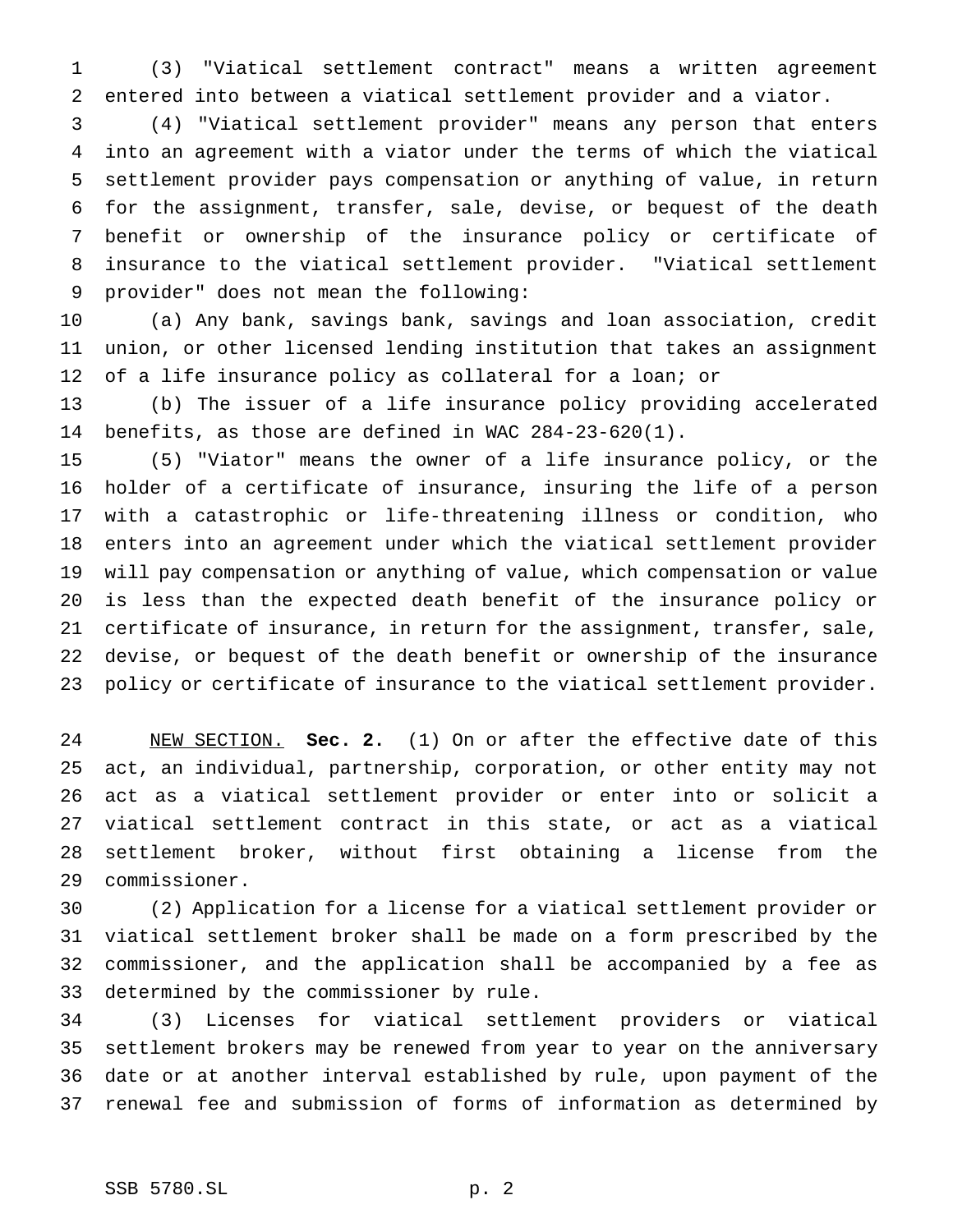rule. Failure to pay the fee within the time prescribed shall result in automatic revocation of the license.

 (4) The applicant shall provide the information the commissioner requires on forms prescribed by the commissioner.

 (a) The applicant shall disclose the identity of all stockholders, partners, and corporate officers; its parent entities and affiliates, and their stockholders, partners, and officers; to the extent prescribed by the commissioner.

 (b) The commissioner may refuse to issue or renew a license if he or she is not satisfied that any officer, partner, stockholder, or employee thereof, who may materially influence the conduct of the applicant or licensee, meets the standards required by the public interest.

 (c) A license issued to a partnership, corporation, or other entity authorizes all its partners, officers, and employees to act as viatical settlement providers under the license, if they were identified in the application or application for renewal.

 (d) Any person who willfully misrepresents any fact required to be disclosed in an application for a license to act as either a viatical settlement provider or a viatical settlement broker shall be liable to penalties as provided by applicable law.

 (5) Upon the filing of an application and the payment of the fee required by rule, the commissioner shall issue or renew a license if the commissioner finds that the applicant:

(a) Has provided a detailed and adequate plan of operation;

 (b) Is competent and trustworthy and intends to act in good faith in the business covered by the license for which the applicant has applied;

 (c) Has a good business reputation and has had experience, training, or education so as to be qualified in the business covered by 31 the license for which the applicant has applied; and

 (d) If a corporation, is incorporated under the laws of this state, or is a foreign corporation authorized to transact business in this state.

 (6) The commissioner shall not issue or renew any license unless the applicant has filed with the commissioner a written irrevocable consent that any action against the applicant may be commenced by the service of process upon the commissioner.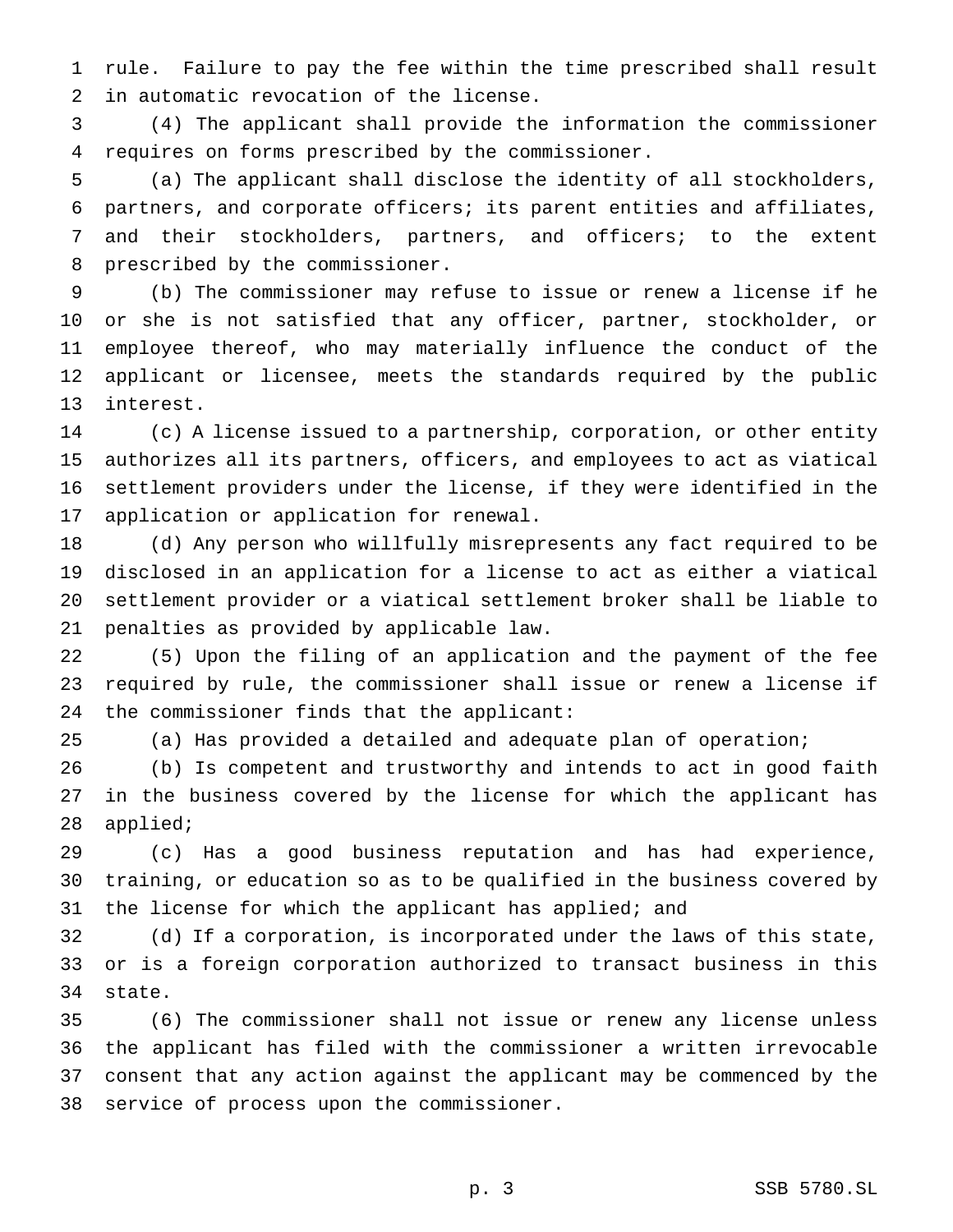NEW SECTION. **Sec. 3.** (1) The commissioner may suspend, revoke, or refuse to renew the license of any viatical settlement broker or viatical settlement provider if the commissioner finds that:

 (a) There was any misrepresentation, intentional or otherwise, in the application for the license or for renewal of a license;

 (b) The applicant for, or holder of any such license, is or has been subject to a final administrative action for being, or is otherwise shown to be, untrustworthy or incompetent to act as either a viatical settlement broker or a viatical settlement provider;

 (c) The applicant for, or holder of any such license, demonstrates 11 a pattern of unreasonable payments to viators;

 (d) The applicant for, or holder of any such license, has been convicted of a felony or of any criminal misdemeanor of which criminal fraud is an element; or

 (e) The applicant for, or holder of any such license, has violated any provision of this title.

 (2) The commissioner may from time to time require the holder of any license issued under this chapter to supply current information on the identity or capacity of stockholders, partners, officers, and employees, including but not limited to the following: Fingerprints, personal history, business experience, business records, and any other information which the commissioner may require.

 (3) Before the commissioner suspends or revokes any license issued under this chapter, or refuses to issue any such license, the commissioner shall conduct a hearing, if the applicant or licensee requests this in writing. The hearing shall be in accordance with chapters 34.05 and 48.04 RCW.

 (4) After a hearing or with the consent of any party licensed under this chapter and in addition to or in lieu of the suspension, revocation, or refusal to renew any license under this chapter, the commissioner may levy a fine upon the viatical settlement provider in an amount not more than ten thousand dollars, for each violation of this chapter. The order levying the fine shall specify the period within which the fine shall be fully paid, and that period shall not be less than fifteen nor more than thirty days from the date of the order. Upon failure to pay the fine when due, the commissioner may revoke the license if not already revoked, and the fine may be recovered in a civil action brought in behalf of the commissioner by the attorney general. Any fine so collected shall be deposited into the general fund.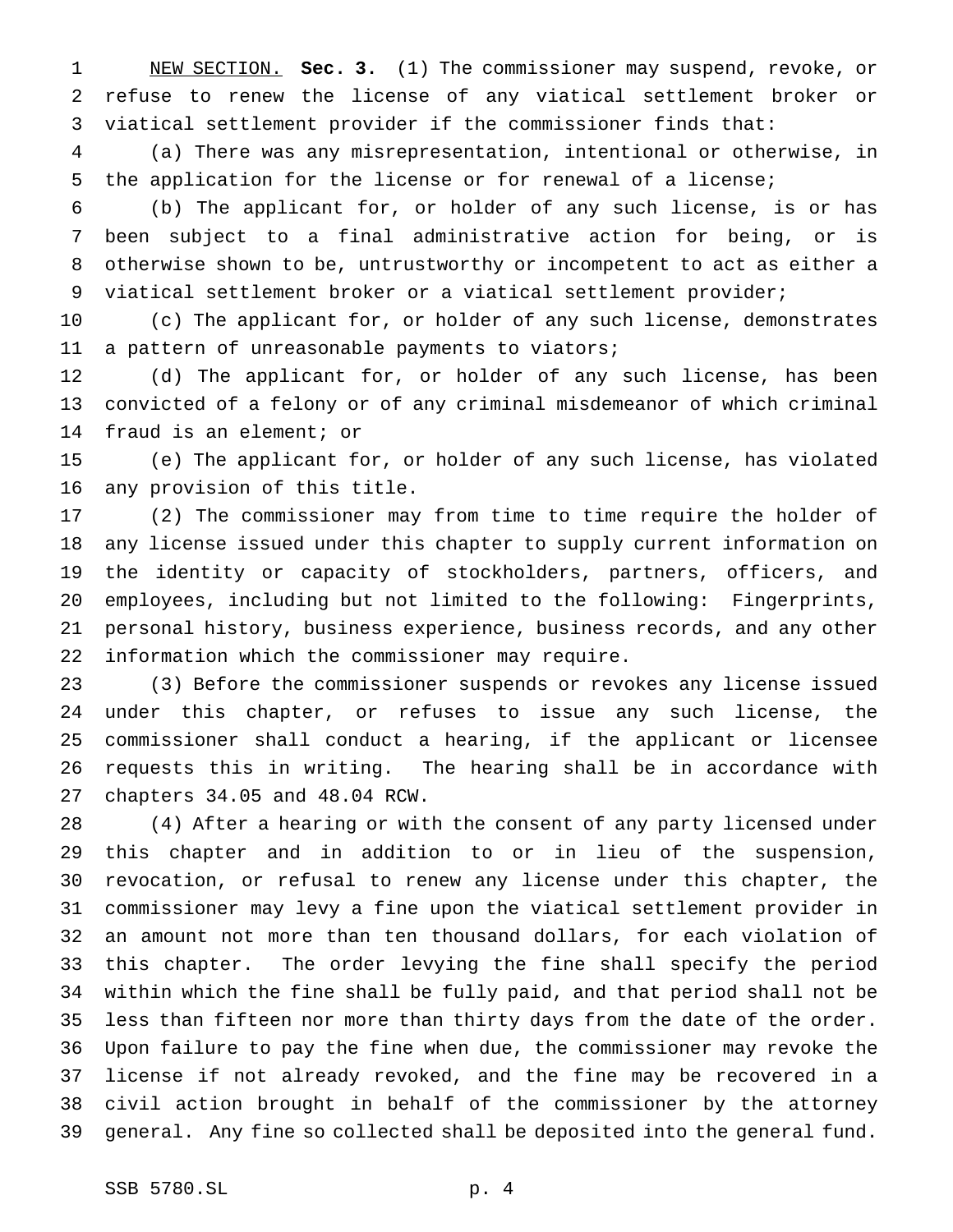NEW SECTION. **Sec. 4.** After a date established by rule, no viatical settlement provider or viatical settlement broker may use any viatical settlement contract or brokerage contract in this state unless the contract form has been filed with and approved by the commissioner. Any such contract filing is approved if it has not been disapproved within sixty days after it is filed with the commissioner. The rate, fee, commission, or other compensation charged must also be filed with the commissioner at the same time the contract form is filed, and any changes must be filed and approved before use. The commissioner shall disapprove any such viatical settlement contract or brokerage contract, or revoke previous approval, or rates, if the commissioner makes either of the following alternative findings:

 (1) The benefits offered to the viator are unreasonable in relation to the rate, fee, or other compensation that is charged; or

 (2) Any other provisions or terms of the contract are unreasonable, contrary to the public interest, misleading, or unfair to the viator.

 NEW SECTION. **Sec. 5.** Each holder of any license issued under this chapter shall file with the commissioner, on or before March 1 of each year, an annual statement containing such information as the commissioner may by rule require.

 NEW SECTION. **Sec. 6.** (1) The commissioner may examine the business and affairs of any applicant for or holder of any license issued under this chapter. The commissioner may require any applicant for or holder of any such license to produce any records, books, files, and any other writings or information reasonably necessary to determine whether or not the applicant for or holder of any such license is acting, or has acted, in violation of any laws, or otherwise contrary to the interests of the public, or has acted in a manner demonstrating incompetence or untrustworthiness to hold any such license. The expenses incurred in conducting any examination shall be paid by the applicant for or holder of any such license.

 (2) The names and individual identification data of all viators are private and confidential information and shall not be disclosed by the commissioner, except under court order.

 (3) Records of all transactions of viatical settlement contracts and brokerage contracts, and an advertising file containing the text of all advertising used and the dates and media in which it was used,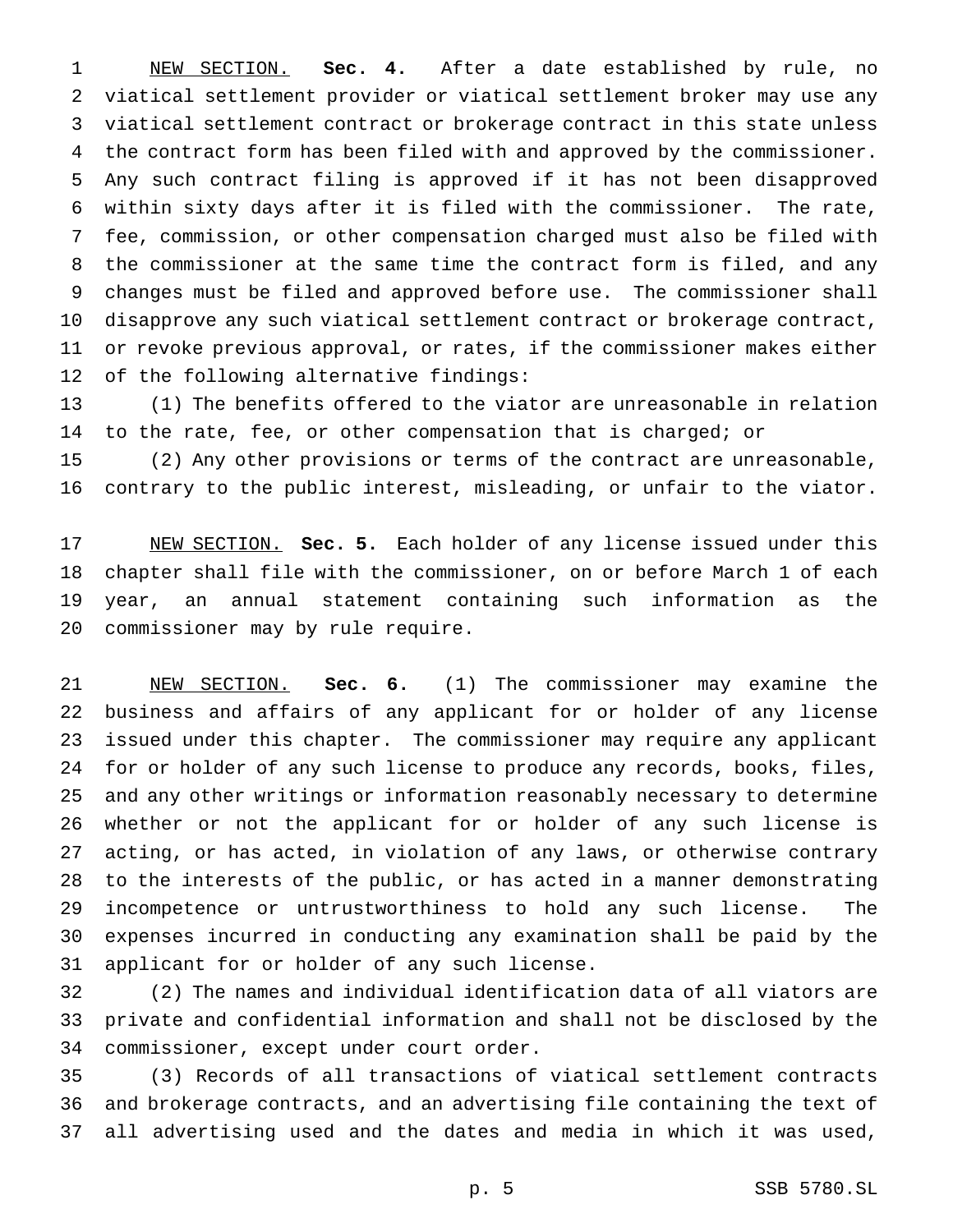shall be maintained by each holder of any license issued under this chapter.

 NEW SECTION. **Sec. 7.** A viatical settlement provider shall disclose, in writing, the following information to the viator no later than the date when the viatical settlement contract is signed by all parties:

 (1) Possible alternatives to viatical settlement contracts for persons with catastrophic or life-threatening conditions. These shall include, but not be limited to, any available accelerated benefits on the life insurance policy;

 (2) The fact that some or all of the proceeds of the viatical settlement may be taxable, and that advice and assistance should be 13 sought from an attorney or tax professional;

 (3) The fact that the proceeds of the viatical settlement could be subject to the claims of creditors, and that advice and assistance should be sought from an attorney;

 (4) The fact that receiving the proceeds of the viatical settlement might adversely affect the viator's eligibility for medicaid, or other public benefits or entitlements, and that advice and assistance should 20 be sought from an attorney;

 (5) The right of the viator to rescind the contract on or before the later of (a) thirty days after the date when it is executed by all parties or (b) fifteen days after the receipt of the proceeds of the viatical settlement contract; and

 (6) The date by which the proceeds will be available to the viator, and also the source of the proceeds.

 NEW SECTION. **Sec. 8.** (1) A viatical settlement provider entering into a viatical settlement contract with a viator shall first obtain the following:

 (a) A written and signed statement from an attending medical doctor that in his or her professional opinion, the viator is of sound mind and under no undue influence;

 (b) A document witnessed by a person not employed by or affiliated with the viatical settlement provider, in which the viator consents to the viatical settlement contract, acknowledges the catastrophic or life-threatening illness or condition, and represents that he or she: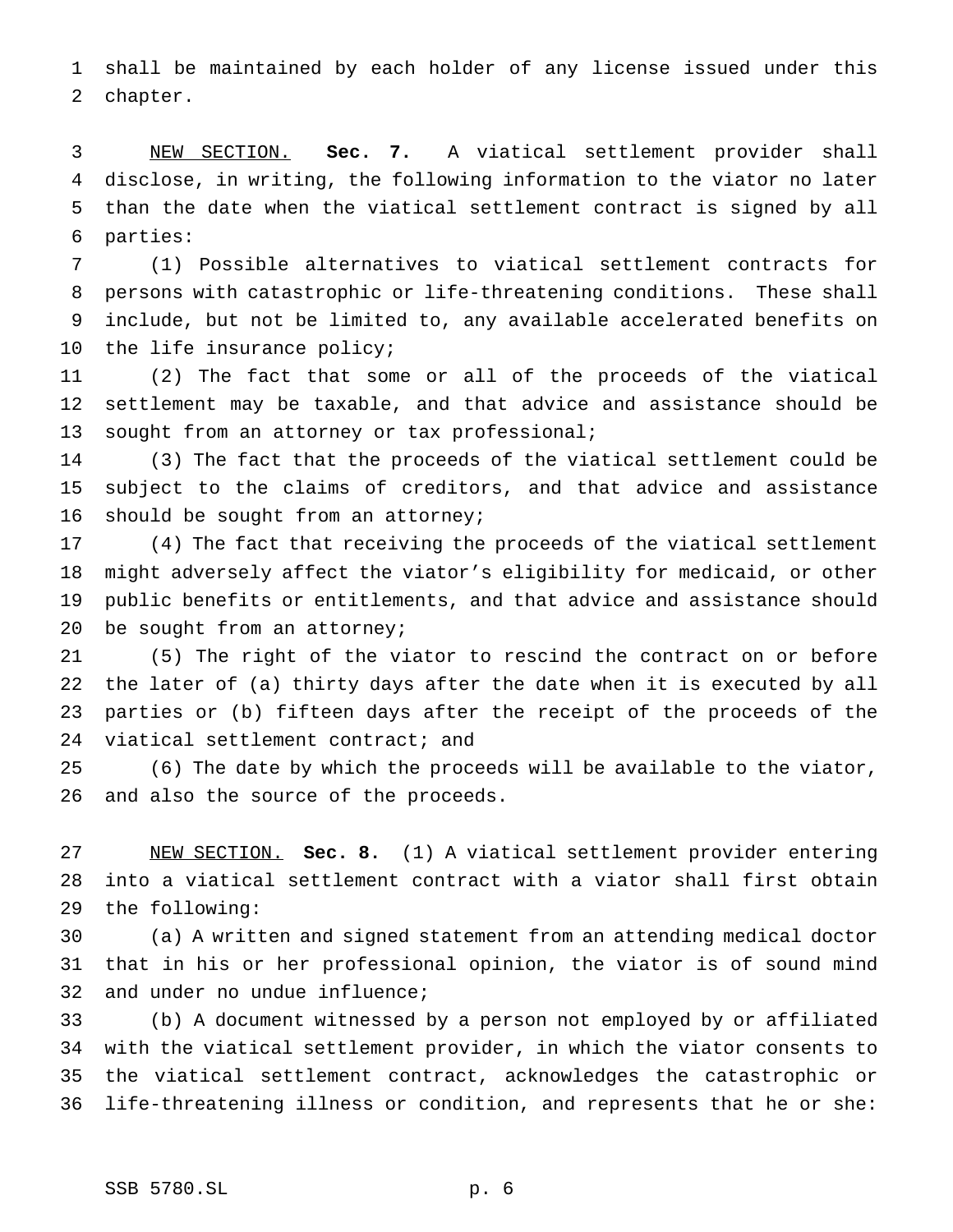(i) Has a complete understanding of the viatical settlement contract;

 (ii) Has a full and complete understanding of the life insurance policy;

 (iii) Releases his or her medical records for the limited and express purpose of making the viatical settlement agreement possible;

 (iv) Has either obtained advice or assistance from an attorney or tax professional, or has had the opportunity to do so; and

 (v) Has entered into the viatical settlement contract freely and voluntarily; and

 (c) In those cases where the viator is not the insured person, a written consent to the viatical settlement agreement from the insured person or his or her legal representative.

 (2) All medical information solicited or obtained by any holder of a license issued under this chapter is subject to all applicable laws governing confidentiality of medical information.

 (3) All viatical settlement contracts entered into in this state shall contain a provision no less favorable than that in the event the viator exercises his or her right to rescind the viatical settlement contract, any proceeds previously paid shall be refunded no later than the earliest of (a) thirty days of the date of rescission or (b) fifteen days of payment of the proceeds.

 (4) All viatical settlement contracts entered into in this state shall contain a rescission clause no less favorable than that the viator has the unconditional right to rescind the contract on or before the later of (a) thirty days of the date it is signed by all parties or (b) fifteen days of the receipt of the proceeds of the viatical settlement agreement; subject to refund of those proceeds as set forth in subsection (3) of this section.

 (5) Time is of the essence in delivery of the proceeds of any viatical settlement contract by the date disclosed to the viator.

 (6) No viatical settlement contract entered into in this state may contain any restrictions upon the use of the proceeds of the contract. (7) Any viatical settlement contract entered into in this state shall establish the terms under which the viatical settlement provider shall pay compensation or anything of value, which compensation is less than the expected death benefit of the insurance policy or certificate

of insurance, in return for the assignment, transfer, sale, devise, or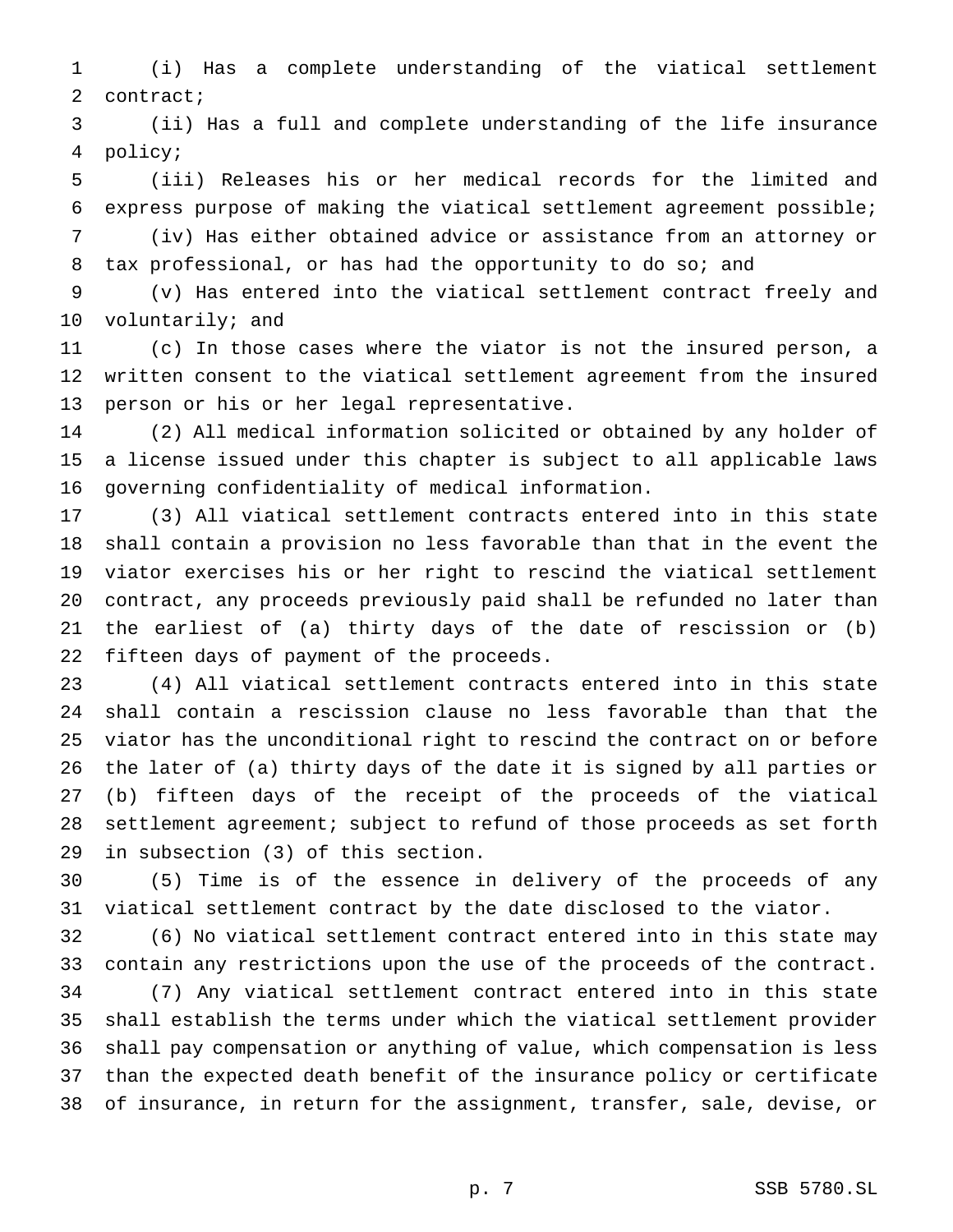bequest of the death benefit or ownership of the insurance policy or certificate to the viatical settlement provider.

 NEW SECTION. **Sec. 9.** (1) A viatical settlement provider shall not directly or indirectly assign, transfer, sell, resell, or transfer by gift or bequest, or otherwise convey any insurance policy that is or has been the subject of a viatical settlement agreement, to any person, custodian, investor, investor group, or other entity that does not hold a Washington license as a viatical settlement provider, issued by the commissioner.

 (2) Any attempted transfer to any person, custodian, investor, investor group, or other entity not holding such a license is void, and all rights in the insurance policy are restored to the viator as of the date of the purported transfer, except that the viator is not required to return the proceeds of the original viatical settlement agreement to the viatical settlement provider. The commissioner may allow exceptions to this subsection, by rule.

 NEW SECTION. **Sec. 10.** (1) The commissioner may adopt rules as necessary to implement this chapter. This includes, but is not limited to, the adoption of rules regarding minimum capital requirements for viatical settlement providers, training and examination requirements for viatical settlement brokers, requiring a prospective viator to contact his or her life insurer regarding possible accelerated benefits before entering into a viatical settlement agreement, licensing and examination requirements for applicants for a license as a viatical settlement broker, when benefits are or are not reasonable in relation to the rate fee, or other compensation, and bond requirements for either or both viatical settlement providers or viatical settlement brokers.

 NEW SECTION. **Sec. 11.** (1) The legislature finds that the subject of viatical settlements is of vital importance to the public interest for the purpose of applying the consumer protection act, chapter 19.86 RCW. Violations of this chapter are not reasonable in relation to the development and preservation of business. A violation of this chapter is an unfair or deceptive act in trade or commerce. It is also an unfair method of competition for the purpose of applying the consumer protection act, chapter 19.86 RCW.